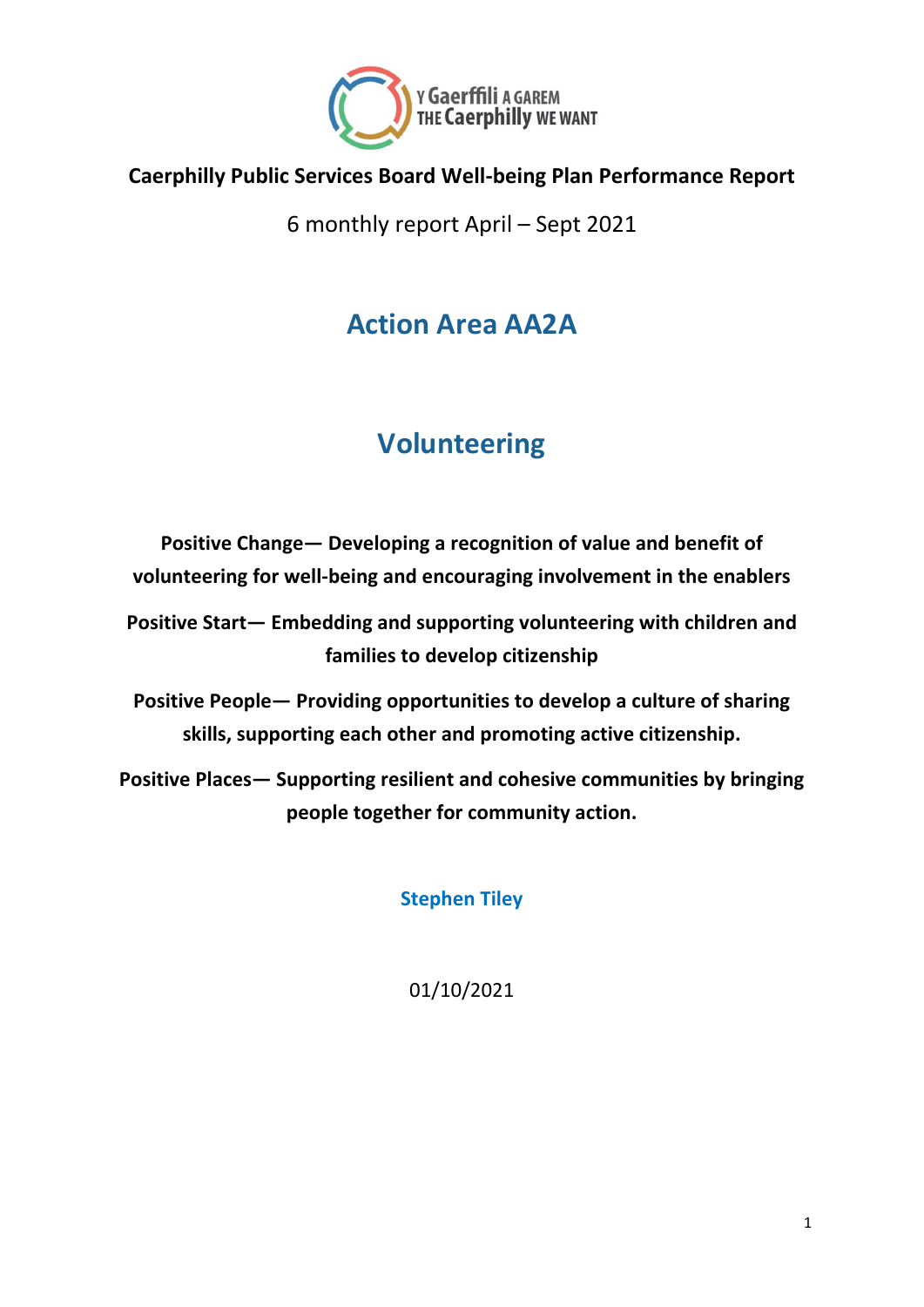

### **Performance Levels**

| Performance measures where identifiable                              | Is there a risk<br>this will not<br>be achieved? |
|----------------------------------------------------------------------|--------------------------------------------------|
| Number of PSB partner volunteering opportunities promoted and filled | No.                                              |
| PSB staff take-up of volunteering opportunities                      | No                                               |
| Number of volunteers moving into apprenticeships, employment         | No                                               |

| <b>Quantifiable measures</b>      | Is there a risk<br>this will not<br>be achieved? |
|-----------------------------------|--------------------------------------------------|
| Volunteering journey case studies | Nο                                               |

#### **Evidence**

| <b>Priority</b>                                                                                                                                                              | <b>Comment</b>                                                                                                                                                                                                                                                                                                                                                         |
|------------------------------------------------------------------------------------------------------------------------------------------------------------------------------|------------------------------------------------------------------------------------------------------------------------------------------------------------------------------------------------------------------------------------------------------------------------------------------------------------------------------------------------------------------------|
| Priority 1: Develop a coordinated<br>approach to volunteering to enable all<br>PSB partners to promote volunteering<br>for wellbeing effectively                             | Continued use and promotion of the<br>Volunteering Wales platform. There has been<br>opportunities to advertise, recruit and support<br>has been offered to partners and Volunteers<br>alike to carry out specific and vital community<br>activity.                                                                                                                    |
| Priority 2: Develop a PSB approach to<br><b>Employer Supported Volunteering</b><br>(corporate social responsibility) to<br>enable staff of PSB organisations to<br>volunteer | Support has continued through the Caerphilly<br>Cares Scheme and the Caerphilly Buddy Scheme<br>worker to support Employer Supported<br>Volunteering, with many opportunities<br>provided for staff of CCBC. Conversations will<br>continue with all PSB partners on how this can<br>be reviewed for maximum impact moving<br>forward through a Volunteering workshop. |
| Priority 3: Recognise and utilise<br>volunteering as a first step to the<br>employment market                                                                                | Volunteering is still seen as a key stepping<br>stone into employment. The COVID 19<br>pandemic will mean that this is more important<br>than ever, with future link in to apprenticeships<br>a key priority.                                                                                                                                                          |
| Priority 4: Provide volunteering<br>opportunities that are appropriate for<br>all ages and sectors of the community                                                          | This continues to be the focus of GAVO but the<br>COVID 19 pandemic has hindered this, in<br>particular at the earlier stages of the pandemic.<br>Caerphilly has the highest numbers of<br>Volunteers placed and supported into<br>opportunities across the 4 boroughs we work<br>which shows recovery from COVID is in play.                                          |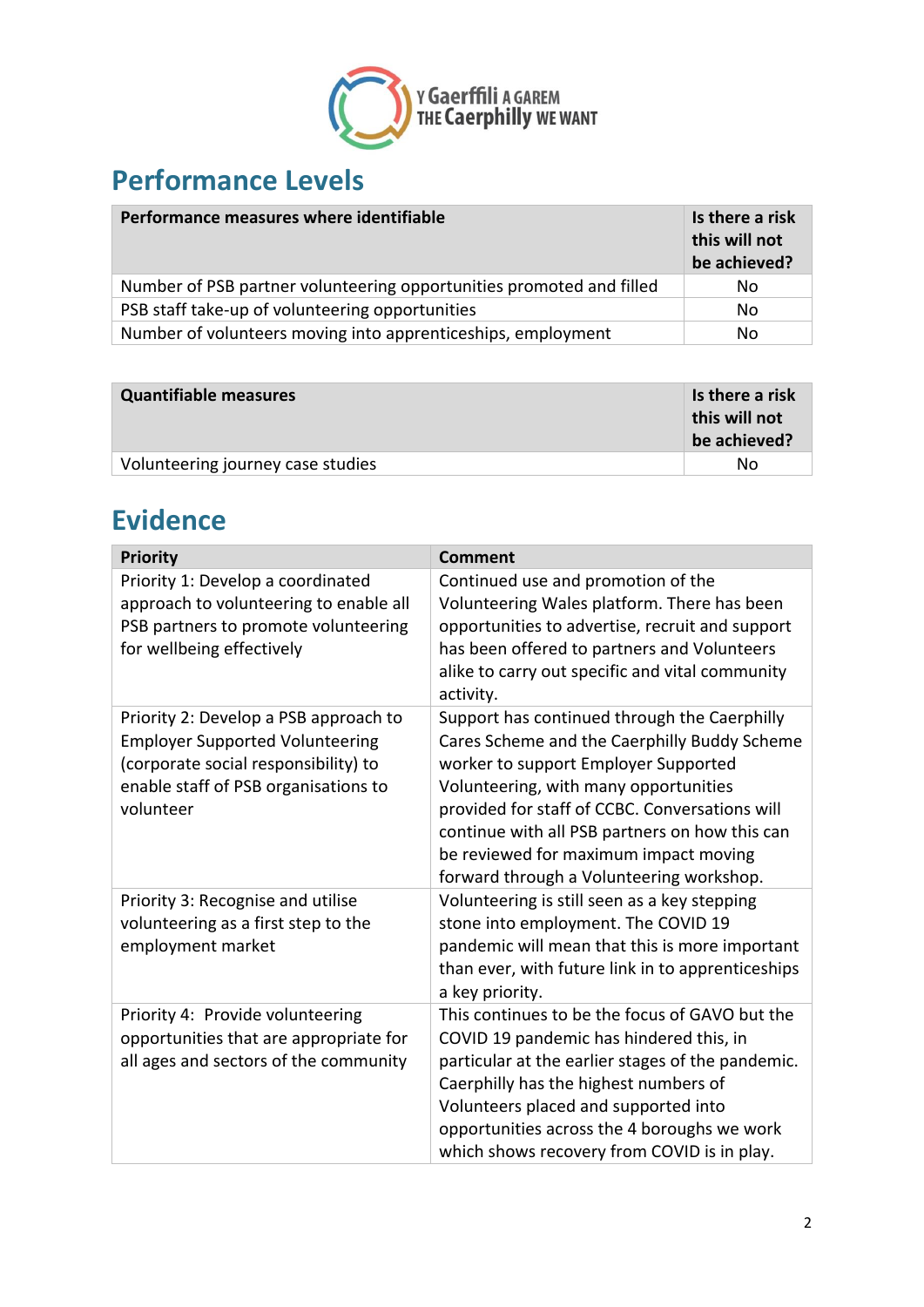

## **Key Tasks**

| <b>Ref</b> | <b>Task</b>                                           | <b>Progress</b>                                                                                 |
|------------|-------------------------------------------------------|-------------------------------------------------------------------------------------------------|
| 2A.1.2     | Mapping/capturing current                             | GAVO has been in discussion over the last 6                                                     |
|            | volunteering opportunities                            | months with all Public Service Partners, with                                                   |
|            | across PSB Partners                                   | Volunteering opportunities being put forward                                                    |
|            |                                                       | when needed.                                                                                    |
|            | Research current volunteering                         | GAVO has been key in liaising with Welsh                                                        |
|            | policies & strategies, good                           | Government and WCVA on any policy changes                                                       |
|            | practice in volunteering, and                         | in line with Volunteering. Where these have                                                     |
|            | corporate volunteering policies                       | been updated, they have been communicated                                                       |
|            | with PSB partners and wider                           | and publicised.                                                                                 |
|            | network including regional,<br>national and UK models |                                                                                                 |
|            |                                                       | As part of the Welsh Government guidance and<br>changes to policy towards the health and safety |
|            | To work with PSB partners to                          | of Organisations during COVID, GAVO has been                                                    |
|            | make reasonable adjustments                           | in receipt of money from Welsh Government                                                       |
|            | to volunteering opportunities                         | and has been utilising this to develop the                                                      |
|            | to enable the involvement of                          | Restart programme. This was Volunteering in                                                     |
|            | people with additional support                        | Wales Recovery fund money aimed at aiding                                                       |
|            | needs, in line with the auspices                      | community venues to carry out Health and                                                        |
|            | of the Equality Act and the                           | Safety assessments to enable them to have the                                                   |
| 2A.1.3     | <b>Corporate Values Statements</b>                    | confidence to reopen.                                                                           |
| &          | of PSB Partners. Apply Equality                       |                                                                                                 |
| 2A.4.2     | <b>Impact Assessment</b>                              | The Volunteering Team has attended the                                                          |
|            | methodology                                           | Aneurin Bevan area Wellbeing meetings                                                           |
|            |                                                       | (Bargoed, Rhymney, Risca, Caerphilly areas) this                                                |
|            |                                                       | has been an opportunity to engage with local                                                    |
|            |                                                       | groups and learn more regarding their activities                                                |
|            |                                                       | and how we can work in Partnership to                                                           |
|            |                                                       | improve, raise awareness and address local                                                      |
|            |                                                       | issues, stimulate growth and plan a route<br>forward post COVID. Current plans include a        |
|            |                                                       | Risca Wellbeing Half Term event with a                                                          |
|            |                                                       | calendar of activities covering the entire week                                                 |
|            |                                                       | utilising several local centre's and church floor                                               |
|            |                                                       | space. GAVO is to advertise via Social Media the                                                |
|            |                                                       | value of volunteering to all age groups,                                                        |
|            |                                                       | together with the advertising of Info Engine to                                                 |
|            |                                                       | source local area activities post event.                                                        |
|            | Promote volunteer recognition                         | For Volunteering, much of Q1 was                                                                |
| 2A.1.5     | scheme as a PSB i.e. Annual                           | communicating with organisations to prepare                                                     |
|            | <b>Volunteering Awards and</b>                        | for Volunteers' Week which was from 1st-7th                                                     |
|            | volunteering recognition                              | June. Volunteers week gave GAVO the                                                             |
|            | certificates                                          | opportunity to engage locally, for example, with                                                |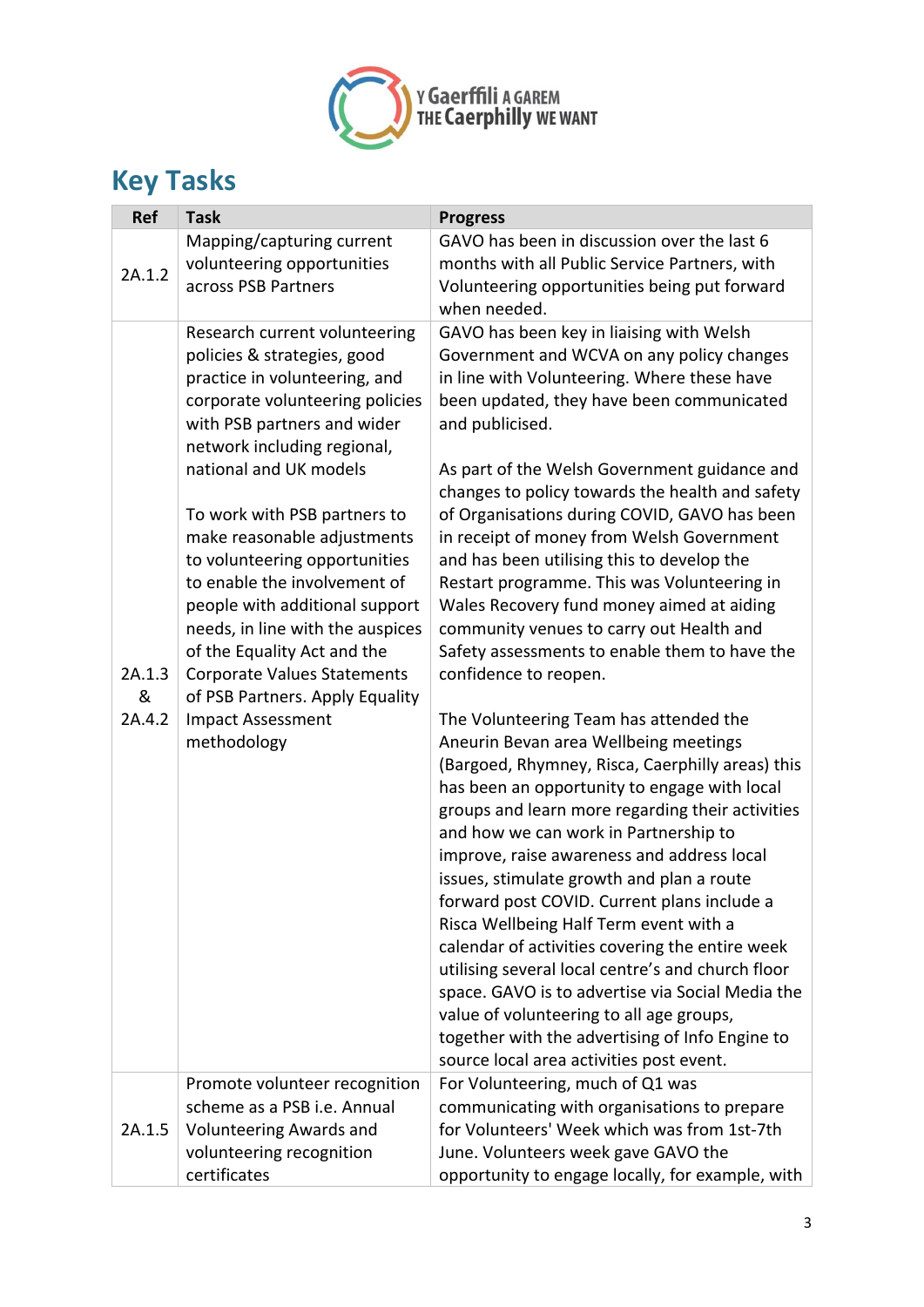

|        |                                                                                                                                  | the Volunteers at Bargoed Taraggan<br><b>Educational Gardens. Interviews were</b><br>undertaken with those volunteering from<br>various age groups and backgrounds and have<br>been used for promotion and marketing. There<br>has also been promotion of the work by The<br>Parish Trust, Caerphilly Miners Centre and St<br>Gwladys, all of whom have worked tirelessly<br>throughout the pandemic.<br>Political leads such as Gerald Jones, Dawn<br>Bowden, Councilor Carol Andrews, Jeff<br>Cuthbert, the Police Commissioner, The Lord<br>Lieutenant said thank you to all those<br>community volunteers who have dedicated<br>their time and passion to support others.                                                                                                                                                                  |
|--------|----------------------------------------------------------------------------------------------------------------------------------|------------------------------------------------------------------------------------------------------------------------------------------------------------------------------------------------------------------------------------------------------------------------------------------------------------------------------------------------------------------------------------------------------------------------------------------------------------------------------------------------------------------------------------------------------------------------------------------------------------------------------------------------------------------------------------------------------------------------------------------------------------------------------------------------------------------------------------------------|
| 2A.1.6 | Develop a Volunteering<br><b>Strategy for Caerphilly integral</b><br>to which are the Caerphilly PSB<br>Partners                 | There have been many new Volunteering<br>initiatives created during Q1 and Q2 but this<br>has been due to the landscape that COVID has<br>placed us in and remains at present. This<br>evolution of Volunteering needs to form a<br>formalised strategy during Q3 and Q4.                                                                                                                                                                                                                                                                                                                                                                                                                                                                                                                                                                      |
| 2A.1.8 | Apply technology to support<br>the promotion of and<br>participation in Volunteering -<br>Volunteering Wales digital<br>platform | GAVO continues to promote the use of<br>Volunteering Wales as the system to promote,<br>recruit and manage Volunteers and<br>opportunities.<br>The work to drive and promote Volunteering<br>Wales has been such a success that for the<br>financial year 2020-21, the GAVO region had<br>the most Volunteers recruited through<br>Volunteering Wales and the most providers<br>signed up across the whole of Wales. Coupled<br>with this, the GAVO region has had the highest<br>percentage of views across Wales to the<br>Volunteering Wales website. This information<br>has been provided and circulated via WCVA to<br>Welsh Government.<br>Facebook and Social media is also being used<br>more for Volunteer recruitment, by GAVO,<br>Organisations and the Caerphilly Buddy<br>scheme, with the latter also having online sign<br>up. |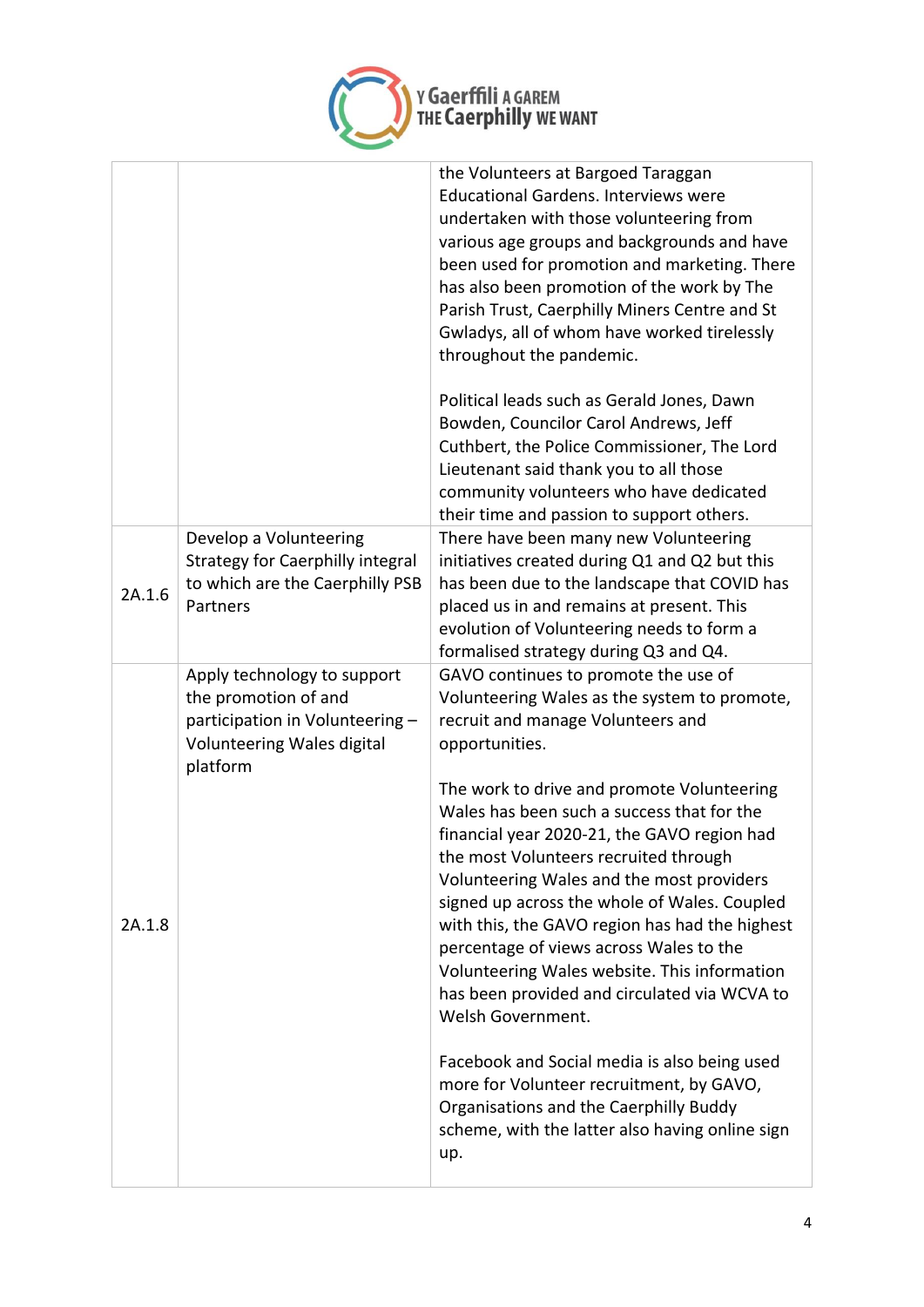

|        |                                                                                    | Risca Community HACK (Channel View<br>Community Centre) brought together groups<br>and organisations in collaboration with a focus<br>around the creation of activities locally<br>supporting the enhancement of wellbeing post<br>COVID lock down. The Wales Co-op formulated<br>the day looking at areas around funding,<br>buildings, advertising and engagement. GAVO<br>Caerphilly Volunteering offered their third<br>sector support around it's Recognition Awards<br>Scheme, Volunteering advertising via the<br>Gwent Volunteering in Wales Platform, Info-<br>Engine advertising mechanism and personal<br>participation within one of the individual group<br>settings/activity. |
|--------|------------------------------------------------------------------------------------|---------------------------------------------------------------------------------------------------------------------------------------------------------------------------------------------------------------------------------------------------------------------------------------------------------------------------------------------------------------------------------------------------------------------------------------------------------------------------------------------------------------------------------------------------------------------------------------------------------------------------------------------------------------------------------------------|
|        | Understand and define the<br>benefits of Employer<br><b>Supported Volunteering</b> | The Caerphilly Cares Scheme and Buddy<br>scheme have been active over the last 6<br>months in supporting our Communities within                                                                                                                                                                                                                                                                                                                                                                                                                                                                                                                                                             |
|        | programmes, and the                                                                | Caerphilly. Our Volunteering Officer left us                                                                                                                                                                                                                                                                                                                                                                                                                                                                                                                                                                                                                                                |
|        | Corporate challenges around                                                        | during Q1 and as a partnership, Caragh Porter                                                                                                                                                                                                                                                                                                                                                                                                                                                                                                                                                                                                                                               |
|        | implementation and work                                                            | has since been appointed to this role.                                                                                                                                                                                                                                                                                                                                                                                                                                                                                                                                                                                                                                                      |
|        | through the challenges                                                             |                                                                                                                                                                                                                                                                                                                                                                                                                                                                                                                                                                                                                                                                                             |
|        |                                                                                    | There have been many successes with this                                                                                                                                                                                                                                                                                                                                                                                                                                                                                                                                                                                                                                                    |
|        | Develop Caerphilly as a lead                                                       | project and within the last 6 months and                                                                                                                                                                                                                                                                                                                                                                                                                                                                                                                                                                                                                                                    |
|        | and exemplar for Employer                                                          | before, with much learning available for other                                                                                                                                                                                                                                                                                                                                                                                                                                                                                                                                                                                                                                              |
|        | <b>Supported Volunteering</b>                                                      | partners to utilise to benefit their own                                                                                                                                                                                                                                                                                                                                                                                                                                                                                                                                                                                                                                                    |
|        | (corporate social                                                                  | Employer Supported Volunteer Programmes.                                                                                                                                                                                                                                                                                                                                                                                                                                                                                                                                                                                                                                                    |
|        | responsibility)                                                                    |                                                                                                                                                                                                                                                                                                                                                                                                                                                                                                                                                                                                                                                                                             |
| 2A.2.3 |                                                                                    | The Caerphilly Buddy Scheme currently has 56                                                                                                                                                                                                                                                                                                                                                                                                                                                                                                                                                                                                                                                |
| &      |                                                                                    | active volunteers. There is an online                                                                                                                                                                                                                                                                                                                                                                                                                                                                                                                                                                                                                                                       |
| 2A.2.4 |                                                                                    | recruitment post being planned for this month                                                                                                                                                                                                                                                                                                                                                                                                                                                                                                                                                                                                                                               |
|        |                                                                                    | to be shared on the Council's Facebook page.                                                                                                                                                                                                                                                                                                                                                                                                                                                                                                                                                                                                                                                |
|        |                                                                                    |                                                                                                                                                                                                                                                                                                                                                                                                                                                                                                                                                                                                                                                                                             |
|        |                                                                                    | The Buddy Scheme will play a large part in the                                                                                                                                                                                                                                                                                                                                                                                                                                                                                                                                                                                                                                              |
|        |                                                                                    | <b>Council's Employer Supported Volunteering</b>                                                                                                                                                                                                                                                                                                                                                                                                                                                                                                                                                                                                                                            |
|        |                                                                                    | Scheme which is due to launch this October.                                                                                                                                                                                                                                                                                                                                                                                                                                                                                                                                                                                                                                                 |
|        |                                                                                    | With an agreed upon amount of hours                                                                                                                                                                                                                                                                                                                                                                                                                                                                                                                                                                                                                                                         |
|        |                                                                                    | undertaken in a volunteering placement, the                                                                                                                                                                                                                                                                                                                                                                                                                                                                                                                                                                                                                                                 |
|        |                                                                                    | employee's will be eligible for extra days of                                                                                                                                                                                                                                                                                                                                                                                                                                                                                                                                                                                                                                               |
|        |                                                                                    | annual leave.                                                                                                                                                                                                                                                                                                                                                                                                                                                                                                                                                                                                                                                                               |
|        |                                                                                    |                                                                                                                                                                                                                                                                                                                                                                                                                                                                                                                                                                                                                                                                                             |
|        |                                                                                    | There are currently 575 hours logged by the                                                                                                                                                                                                                                                                                                                                                                                                                                                                                                                                                                                                                                                 |
|        |                                                                                    | volunteers on the Volunteering Wales                                                                                                                                                                                                                                                                                                                                                                                                                                                                                                                                                                                                                                                        |
|        | Recognise and celebrate                                                            | As outlined in 2A 1.5, Volunteers week has                                                                                                                                                                                                                                                                                                                                                                                                                                                                                                                                                                                                                                                  |
| 2A.3.3 | volunteering achievements                                                          | been an important event to During Q1 to                                                                                                                                                                                                                                                                                                                                                                                                                                                                                                                                                                                                                                                     |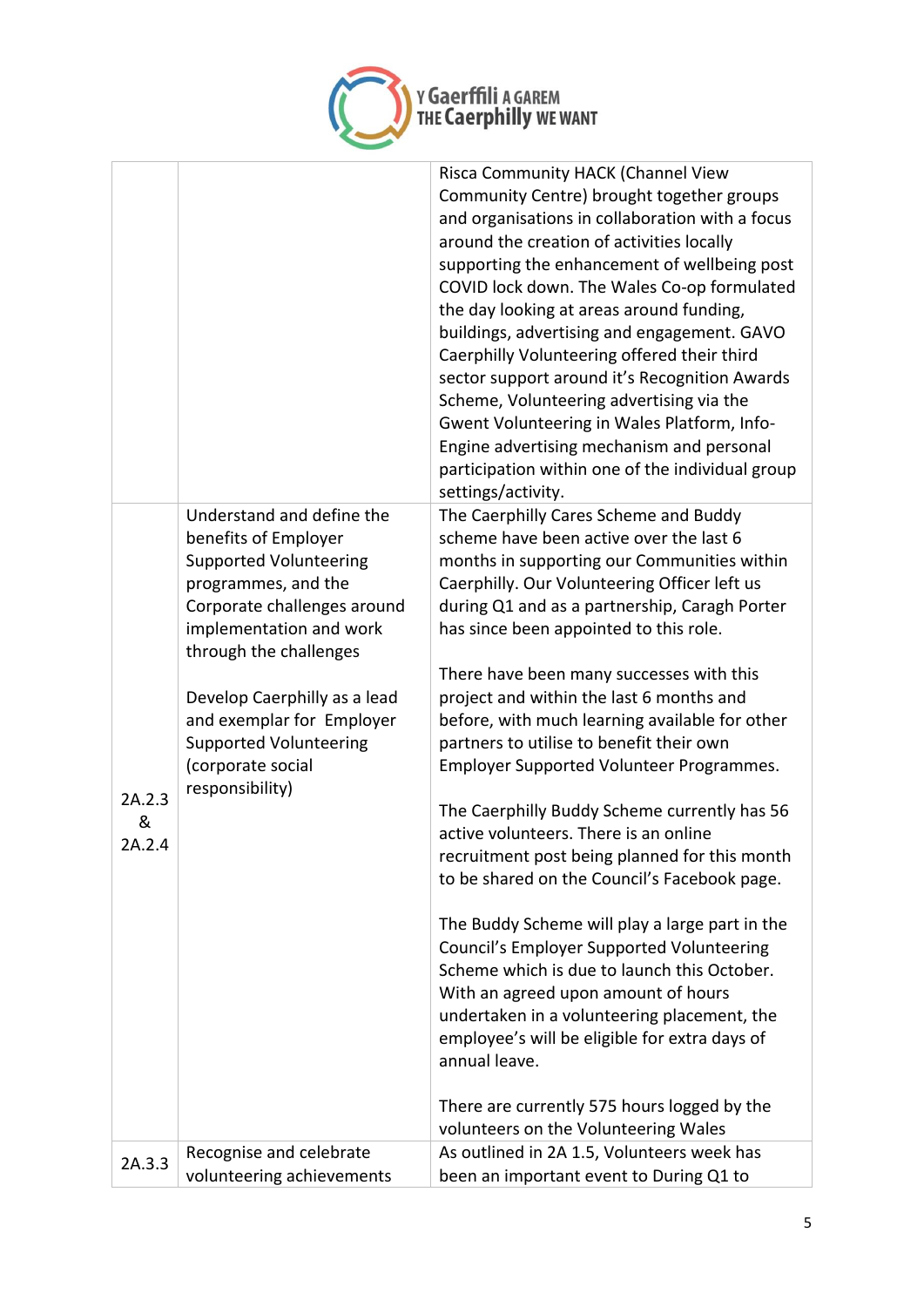

# ү Gaerffili л GAREM<br>тне Caerphilly we wanт

|        | and the personal journey of<br>Volunteers and inspire<br>participation through positive<br>publicity and the celebration          | celebrate volunteering achievements and the<br>personal journey of Volunteers to inspire<br>participation.                                                                                                                                                                                                                                                                                                                                                         |
|--------|-----------------------------------------------------------------------------------------------------------------------------------|--------------------------------------------------------------------------------------------------------------------------------------------------------------------------------------------------------------------------------------------------------------------------------------------------------------------------------------------------------------------------------------------------------------------------------------------------------------------|
|        | of and achievement of<br>Volunteers.                                                                                              | This was again held online but has been a<br>positive opportunity to thank all volunteers for<br>their contributions.                                                                                                                                                                                                                                                                                                                                              |
|        |                                                                                                                                   | Over the past 6 months, GAVO has also<br>distributed:                                                                                                                                                                                                                                                                                                                                                                                                              |
|        |                                                                                                                                   | 2 Five thousand hour certificates<br>1 Three thousand hour certificate<br>1 Two thousand hour certificate<br>$\bullet$                                                                                                                                                                                                                                                                                                                                             |
|        |                                                                                                                                   | 1 One thousand hour certificate (all<br>signed by the Lord Lieutenant)                                                                                                                                                                                                                                                                                                                                                                                             |
|        |                                                                                                                                   | 4 Two hundred hour certificates<br>13 One hundred hour certificates<br>6 Fifty hour certificates.                                                                                                                                                                                                                                                                                                                                                                  |
|        | To work with Third Sector<br>Organisations, community<br>groups and other partners to<br>maximise participation in                | The past 6 months have seen the return of the<br>Voluntary Sector Representatives and the<br>Voluntary Sector Liaison Committees which<br>have given opportunity again re engage Third                                                                                                                                                                                                                                                                             |
|        | Volunteering from different<br>ages and sectors of the<br>community and implement                                                 | Sector Organisations into the Well Being<br>agenda as COVID has restricted this towards the<br>end of 2020 and beginning of 2021.                                                                                                                                                                                                                                                                                                                                  |
|        | promotion and communication<br>strategies where there are<br>gaps in participation from<br>certain ages and community<br>sectors. | GAVO has also received COVID recovery grants<br>from Welsh Government which have been<br>distributed to aid Third Sector Organisations<br>with recovery.                                                                                                                                                                                                                                                                                                           |
| 2A.4.3 |                                                                                                                                   | The Buddy Scheme has enabled many genuine<br>connections and friendships to develop, those<br>who have committed to the scheme have<br>expressed they feel accomplished and really<br>benefit from their volunteering. The support<br>that the vulnerable people have been receiving<br>has been vital and graciously received. The<br>Buddy Scheme has aims to strengthen<br>community relationships and encourage<br>involvement in attending groups and events. |
|        |                                                                                                                                   | Buddies are matched with people with similar<br>interests and locations in order to make this<br>possible.                                                                                                                                                                                                                                                                                                                                                         |